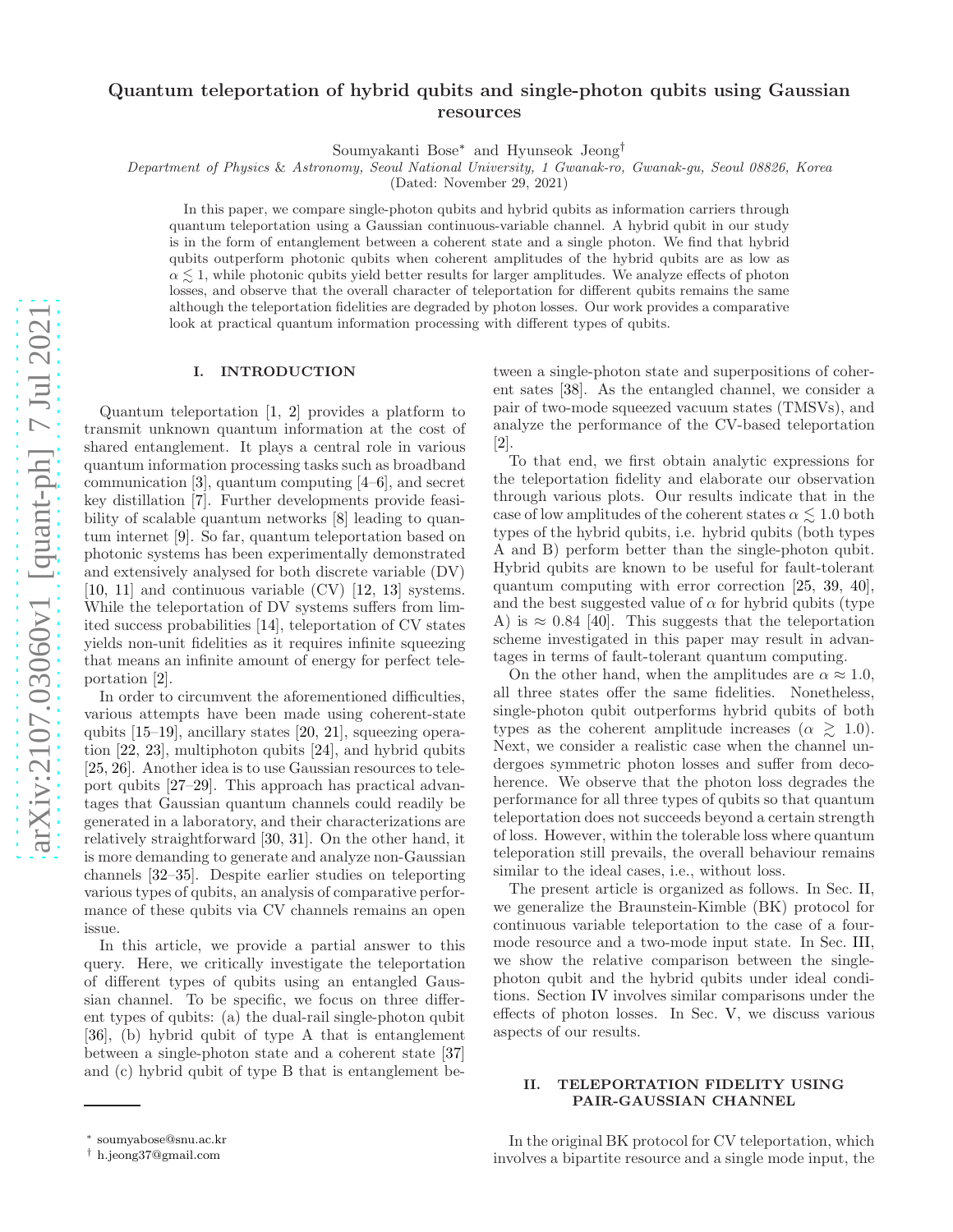fidelity F of teleportation could easily be evaluated in terms of the characteristic functions as [\[41,](#page-5-1) [42\]](#page-5-2)

$$
F = \int \frac{d^2 z}{\pi} \chi_{\rm in}(z) \chi_{\rm res}(z; z^*) \chi_{\rm in}(-z), \tag{1}
$$

where  $\chi(z) = \text{Tr}[\rho \text{D}(z)], D(z) = \exp[za^{\dagger} - z^*a].$  It is straightforward to extend this to a four-mode resource and a two-mode input state as

$$
F = \int \int \frac{d^2 z_1}{\pi} \frac{d^2 z_2}{\pi} \chi_{\text{res}}(z_1, z_2; z_1^*, z_2^*) \times \chi_{\text{in}}(z_1, z_2) \times \chi_{\text{in}}(-z_1, -z_2). \tag{2}
$$

Here, we consider the four-mode Gaussian channel to be a pair of TMSV states described by the variance matrix  $\Sigma = V \oplus V$ , and V stands for the variance matrix of the TMSV given by

<span id="page-1-5"></span>
$$
V = \begin{pmatrix} \eta & 0 & c & 0 \\ 0 & \eta & 0 & -c \\ c & 0 & \eta & 0 \\ 0 & -c & 0 & \eta \end{pmatrix},
$$
 (3)

where  $\eta = \cosh(2r)/2$  and  $c = \sinh(2r)/2$ . As a consequence, the resource state characteristic function in Eq.  $(2)$  is

$$
\chi_{\rm res}(z_1, z_2; z_1^*, z_2^*) = e^{-\vec{Z}^T \Sigma_c^{-1} \vec{Z}},\tag{4}
$$

where  $\vec{Z} = (z_1, z_1^*, z_2, z_2^*)^T$  and  $\Sigma_c = \Sigma_c^1 \oplus \Sigma_c^2$  s.t.  $\Sigma_c^i$ where  $Z = (z_1, z_1^*, z_2, z_2^*)^T$  and  $\Sigma_c = \Sigma_c^1 \oplus \Sigma_c^2$  s.t.  $\Sigma_c^i =$ <br>  $\begin{pmatrix} 0 & \eta - c \\ i = 1, 2 \end{pmatrix}$ , Replacing  $\chi_{\text{res}}(z_1, z_2; z_1^*, z_2^*)$  in  $\eta - c = 0$  $(i = 1, 2)$ . Replacing  $\chi_{res}(z_1, z_2; z_1^*, z_2^*)$  in [\(2\)](#page-1-1), the fidelity for two-mode input with pair-Gaussian resource can be represented as

<span id="page-1-3"></span>
$$
F = \int \frac{d\vec{Z}}{\pi^2} e^{-\vec{Z}^T \Sigma_c^{-1} \vec{Z}} \chi_{\text{in}}(\vec{Z}) \chi_{\text{in}}(-\vec{Z}) \tag{5}
$$

We then explore quantum teleportation with a pair-Gaussian channel for the aforementioned types of qubits. It is known that in the case of qubits, quantum teleportation is successful when the fidelity is over the classical limit, *i.e.*,  $F > 2/3$  [\[43,](#page-5-3) [44\]](#page-5-4).

## <span id="page-1-0"></span>III. TELEPORTATION OF DIFFERENT TYPES OF QUBITS WITH PAIR-GAUSSIAN CHANNEL

<span id="page-1-1"></span>In this article, we consider three different types of qubits. They are (a) dual-rail single-photon qubit (spq), (b) hybrid-qubit type A (hqA) and (c) hybrid-qubit type B (hqB) that can expressed as

<span id="page-1-2"></span>
$$
|\psi_{\rm spq}\rangle = \sqrt{p}|0,1\rangle + \sqrt{1-p} e^{i\phi}|1,0\rangle, \qquad (6)
$$

$$
|\psi_{\text{hqA}}\rangle = \sqrt{p}|0,\alpha\rangle + \sqrt{1-p} e^{i\phi}|1,-\alpha\rangle, \qquad (7)
$$

$$
\left|\psi_{\text{hqB}}\right\rangle = \sqrt{p}\left|0,\alpha_{+}\right\rangle + \sqrt{1-p} \; e^{i\phi}\left|1,\alpha_{-}\right\rangle, \tag{8}
$$

where  $\alpha_{\pm} = (\vert \alpha \rangle \pm \vert -\alpha \rangle)/N_{\pm}$  are even  $(\alpha_{+})$  and odd  $(\alpha_{-})$ superpositions of coherent states with  $N_{\pm} = 2(1 \pm e^{-2\alpha^2})$ . It should be pointed out that hybrid qubits in the forms of Eq. [\(7\)](#page-1-2) and Eq. [\(8\)](#page-1-2) have been experimentally implemented in Ref. [\[37\]](#page-4-29) and Ref. [\[38\]](#page-4-30), respectively. These types of hybrid entanglement are useful for quantum computation [\[25,](#page-4-20) [39,](#page-4-31) [40\]](#page-5-0) as well as quantum communication [\[45](#page-5-5)[–48](#page-5-6)]. The input states in Eqs. [\(6-8\)](#page-1-2) are parametrized by two parameters  $p$  and  $\phi$ . We thus write F in Eq. [\(5\)](#page-1-3) as  $F(p, \phi)$  in the present context. From an experimental point of view, it is natural to assume that parameters  $p$  and  $\phi$  would vary during the trials. It is then imperative to look at the average behaviour of the teleportation process. This could be accomplished by considering the fidelity averaged over all possible input states, i.e.,

<span id="page-1-7"></span><span id="page-1-6"></span><span id="page-1-4"></span>
$$
F^{\text{av}} = \frac{1}{2\pi} \int dp \int d\phi \ F(p,\phi). \tag{9}
$$

Henceforth, we shall refer to Eq. [\(9\)](#page-1-4) only while talking about fidelity, unless mentioned otherwise. Here we obtain an analytic expression for the teleportation fidelities for the input qubits as

$$
F_{\rm spq}^{\rm av} = 4 \frac{(1 - 2\beta)^2 + 4\beta^2}{(2 + \Delta)^2},\tag{10}
$$

$$
F_{\text{hqA}}^{\text{av}} = \frac{4}{3(2+\Delta)^4} \left( (2+\Delta)^2 + (4+\Delta^2) + (2+\Delta) \left[ \Delta e^{-f(\alpha)} + 2e^{-4\alpha^2} e^{f(\alpha)} \right] \right),\tag{11}
$$

$$
F_{\text{hqB}}^{\text{av}} = \frac{8}{3(2+\Delta)^2} \left( \left[ \frac{1}{N_+^2} + \frac{1}{N_-^2} \right] \left[ (1 + e^{-4\alpha^2}) + (e^{-\frac{8\alpha^2}{2+\Delta}} + e^{-\frac{4\Delta\alpha^2}{2+\Delta}}) \right] - 4 \left[ \frac{1}{N_-^2} - \frac{1}{N_+^2} \right] e^{-2\alpha^2} + \frac{1}{N_+ N_-} \left[ (1 - e^{-4\alpha^2}) - \frac{2-\Delta}{2+\Delta} (e^{-\frac{8\alpha^2}{2+\Delta}} - e^{-\frac{4\Delta\alpha^2}{2+\Delta}}) \right] \right), \tag{12}
$$

<span id="page-1-8"></span>Г

where  $\Delta = 4(\eta - c)$ ,  $\beta = 1/(2 + \Delta)$ ,  $f(\alpha) = 8\alpha^2/(2 + \Delta)^4$ , and subscripts spq, hqA and hqB represent single-photon qubit, hybrid qubit of type A and hybrid qubit of type B, respectively.

In Figs. [1](#page-2-0) and [2,](#page-2-1) we plot the comparison of quantum teleportation fidelities for the single-photon qubit and the hybrid qubits with the pair-TMSV channel under the ideal condition without photon loss. As shown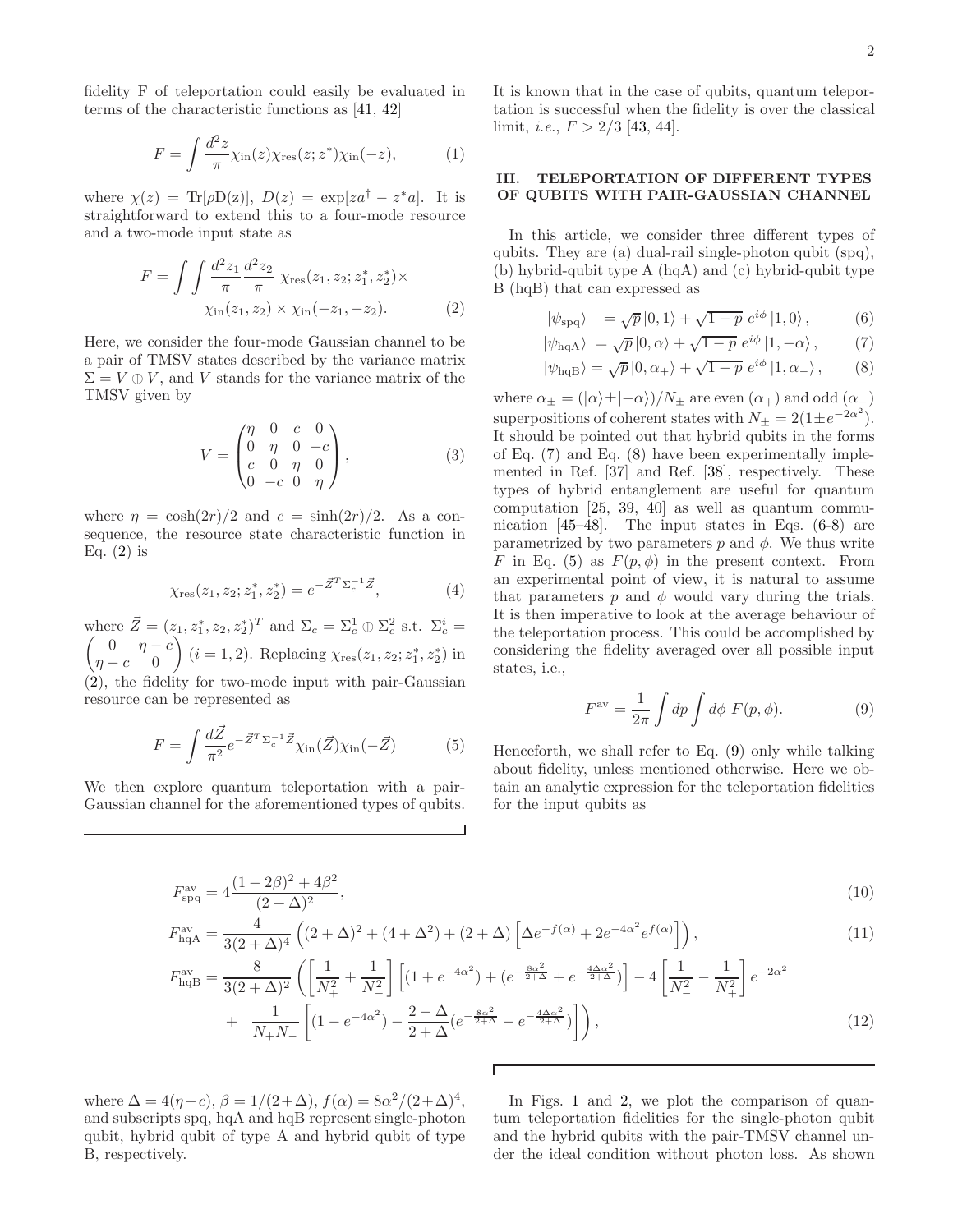**Fidelity** 



<span id="page-2-0"></span>FIG. 1. Teleportation fidelities of single-photon qubit and hybrid qubit of type A without photon loss. Here, 'spq' for the solid curve represents the single-photon qubit.

in the figures, hybrid qubits perform better as long as the coherent amplitude is  $\alpha < 1$ . When each type of qubit contains the average photon numbers of  $\alpha \approx 1$ , there is little distinction between the different types of qubits. With the increase in amplitude of the coherent state  $(\alpha \geq 1)$  the single-photon qubit appears to yield better performance. It should also be noted that for all three types of qubits, quantum teleportation is achieved for the degree of squeezing is  $r \gtrsim 1.0$ .

### A. Comparison with the standard BK protocol using single two-mode Gaussian channel for single-mode qubits

In order to apprehend the characteristics of the qubit teleportation using pair-Gaussian channel, we further consider the standard BK protocol for teleportation of single-mode qubits using a TMSV as the channel. In Fig. [3,](#page-2-2) we plot the average fidelity for a single-mode single-photon qubit of  $|\psi_0\rangle = \sqrt{p} |0\rangle + \sqrt{1-p}e^{i\phi}|1\rangle$ [\[49,](#page-5-7) [50](#page-5-8)] and for coherent-state qubits of  $|\psi_{\alpha}\rangle = (\sqrt{p} |\alpha\rangle +$  $\sqrt{1-p}e^{i\phi}\left(-\alpha\right)/N$  [\[51](#page-5-9)[–54\]](#page-5-10) with normalization factor  $N = 1 + 2\sqrt{p(1-p)}e^{-2\alpha^2}\cos\phi$ . In a straightforward calculation using Eq. [\(9\)](#page-1-4), we find that the average fidelity for the single-mode single-photon qubit  $|\psi_0\rangle$  is given by

$$
F_0^{\text{av}} = \frac{2}{3(2+\Delta)} \left( 2 + \frac{4+\Delta^2}{(2+\Delta)^2} \right). \tag{13}
$$

Similarly, the average fidelity for the a coherent-state qubit  $(|\psi_{\alpha}\rangle)$  is obtained as

$$
F_{\alpha}^{\text{av}} = \frac{2}{\pi N^2 (2+\Delta)} \Big[ p^2 + (1-p)^2 + 4\sqrt{p(1-p)} e^{-\alpha^2} \cos \phi + 2p(1-p) \left( e^{-\frac{8\alpha^2}{2+\Delta}} + e^{-4\alpha^2} \cos(2\phi) + e^{-\frac{4\Delta\alpha^2}{2+\Delta}} \right) \Big].
$$
\n(14)



<span id="page-2-1"></span>FIG. 2. Teleportation fidelities of single-photon qubit and hybrid qubit of type B without photon loss.



<span id="page-2-2"></span>FIG. 3. Teleportation fidelities of single-mode single-photon qubit (a superposition of vacuum and single photon that is often called single-rail-logic qubit) and coherent-state qubits in the standard BK protocol. Here, 'qubit' for the solid curve means the single-mode single-photon qubit  $|\psi_0\rangle$ .

As shown in Fig. [3,](#page-2-2) there are explicit distinctions between the parameter regions of  $\alpha$  as observed in the case of coherent-state qubits. While  $\alpha = 0.5$  coherentstate qubits could be teleported more efficiently compared to the single-mode single-photon qubit. Similarly, for  $\alpha \gtrsim 1$  the single-mode single-photon qubit outperforms the coherent-state qubits. However, the original BK protocol and the extended BK protocol investigated in this paper yield somewhat different results when the single-mode single-photon qubit and the coherent-state qubit show equivalent performances. I.e., as shown in Fig. [3,](#page-2-2) the two different types of qubits under the original BK protocol result in the equal fidelities for  $\alpha \approx 0.75$ in contrast to the case with the extended BK protocol presented in Figs. [1](#page-2-0) and [2](#page-2-1) where  $\alpha \approx 1$  is such a boundary value.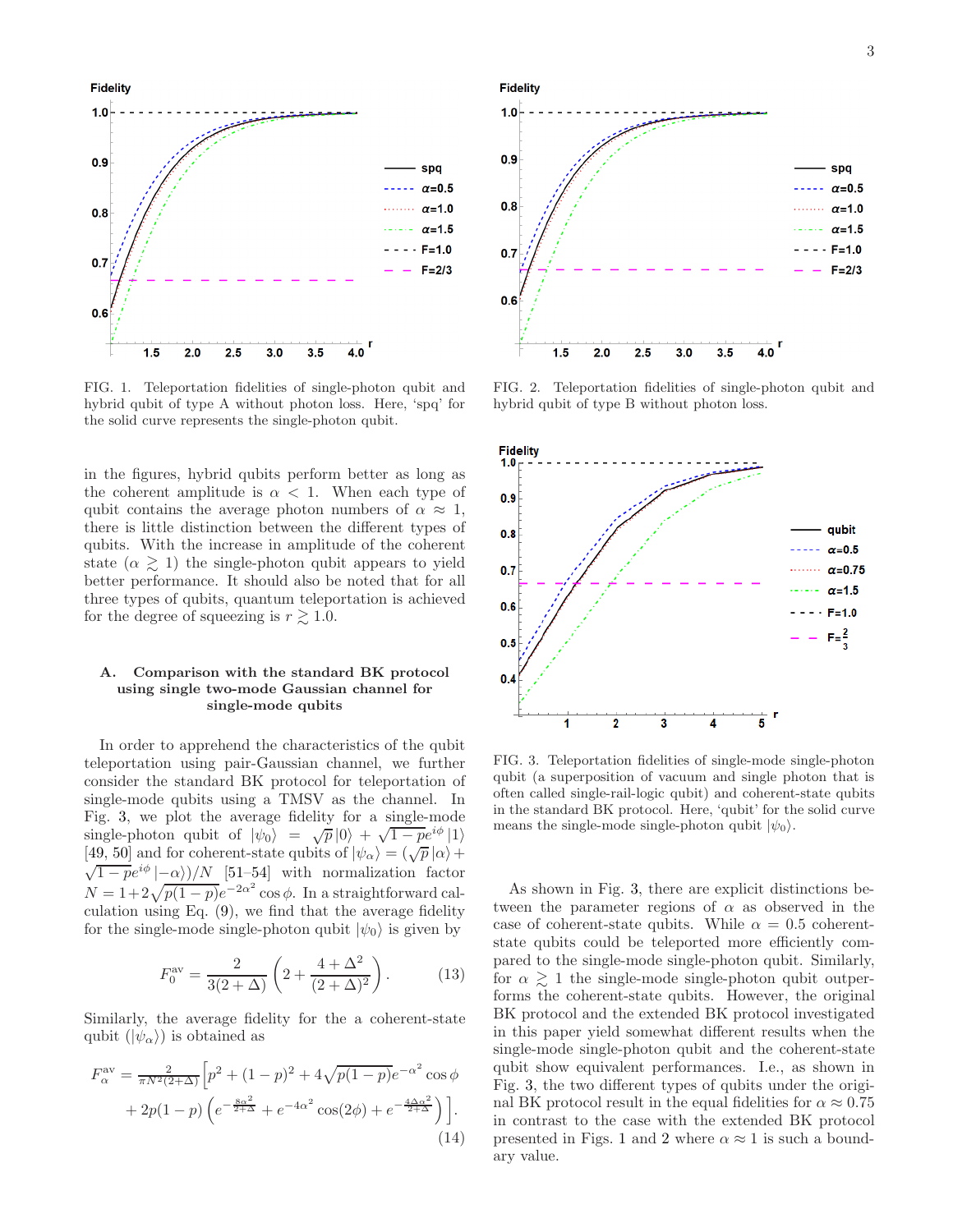

<span id="page-3-2"></span>FIG. 4. Teleportation fidelities for single-photon qubit and hybrid qubit type A under photon loss. Here,  $R$  is the loss parameter modeled by the refectivity of a beam splitter.

### <span id="page-3-0"></span>IV. TELEPORTATION OF QUBITS USING PAIR-GAUSSIAN CHANNEL UNDER PHOTON LOSS

In this section we consider teleportation of the qubits under decoherence. For the sake of simplicity we consider that the resource, i.e., the pair-Gaussian channel undergoes symmetric photon loss. This could be modeled as followed. First each the modes of the Gaussian state passes through one of the input modes of two passive beam splitters  $(BS)$  of refectivity R while other inputs are kept at vacuum. Subsequently discarding the output ancilla modes (taking trace) leads to the effective channel under photon loss. Here,  $R = 1$  stands for complete photon loss. The input-output mode relation for this BS could be written as

$$
\begin{pmatrix} a_{\text{out}} \\ b_{\text{out}} \end{pmatrix} = \begin{pmatrix} \sqrt{1-R} & \sqrt{R} \\ -\sqrt{R} & \sqrt{1-R} \end{pmatrix} \begin{pmatrix} a_{\text{in}} \\ b_{\text{in}} \end{pmatrix} . \tag{15}
$$

In a straightforward calculation the effect of this symmetric photon loss could be represented as the variance



<span id="page-3-3"></span>FIG. 5. Teleportation fidelities for single-photon qubit and hybrid qubit type B under photon loss.

matrix of a TMSV in Eq. [\(3\)](#page-1-5) changing to

<span id="page-3-1"></span>
$$
V_{\text{loss}} = \begin{pmatrix} \eta' & 0 & c' & 0 \\ 0 & \eta' & 0 & -c' \\ c' & 0 & \eta' & 0 \\ 0 & -c' & 0 & \eta' \end{pmatrix}, \quad (16)
$$

where  $\eta' = \frac{1+2(1-R)\sinh^2 r}{2}$  $\frac{R}{2}$  sinh<sup>2</sup> r and  $c' = (1 - R) \cosh r \sinh r$ . Corresponding fidelities in Eqs. [\(10\)](#page-1-6), [\(11\)](#page-1-7) and [\(12\)](#page-1-8) could be accordingly obtained by replacing  $\eta$  and c by the respective primed quantities  $(16)$ .

In Figs. [4](#page-3-2) and [5,](#page-3-3) we plot teleportation fidelities for the single-photon qubit and hybrid qubits under symmetric photon losses. For comparison, we consider two different squeezing values of  $r = 1.5$  and 2.0. We observe that the overall performances of the qubits remain the same except for the fact that the loss parameter  $(R)$  now restricts the experimentally available region over which teleportation is performed over the classical limit. As evident from the figures, quantum teleportation does not work beyond  $R \sim 0.35$ .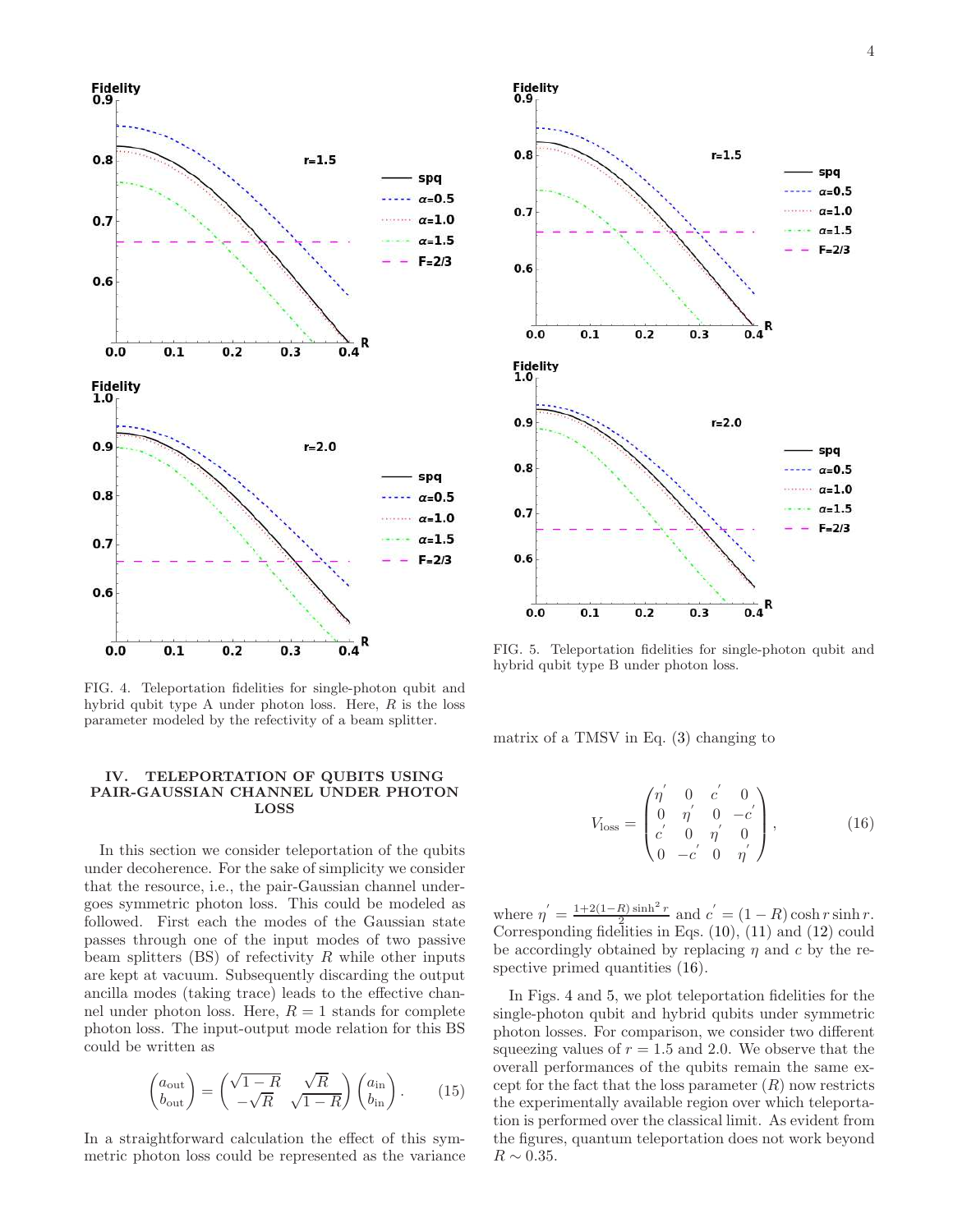### <span id="page-4-32"></span>V. CONCLUSION

We have analysed quantum teleportation of singlephoton qubits and hybrid qubits using a pair of Gaussian channels. We have considered two slightly different types of hybrid qubits. One is entanglement between a single photon and a coherent state, and the other is entanglement between a single photon and a coherent-state superposition. We note that hybrid qubit of both types considered in this paper have been experimentally implemented [\[37](#page-4-29), [38\]](#page-4-30) although their fidelities are yet limited. Our analysis is mostly centred around the query of which type of qubit is better as a information carrier when a Gaussian channel is used for quantum teleporation.

To that end, we have shown that while the coherent amplitude is as low as  $\alpha \lesssim 1$ , both types of hybrid qubits yield better results than the single-photon qubit. On the other hand, as  $\alpha$  increases, single-photon qubits lead to better performance. This difference could be explained in terms of non-Gaussian characters of the states. Since we have considered teleportation of non-Gaussian states using a Gaussian channel, it is quite natural that an increase in the non-Gaussianity of the input states will mar

the performance of the teleportation. With increase in  $\alpha$ , non-Gaussianity of the hybrid states increases which, in turn, brings forth the drop in the corresponding performance.

We have further analyzed the performance of qubit teleportation under symmetric photon loss effects. Our analytic results indicate that under decoherence, the overall characteristics remain the same; hybrid qubits work better for relatively small amplitudes. Of course, the loss restricts the parameter region over which quantum teleportation is performed over the classical limit. In other words, higher loss requires higher squeezing for valid quantum teleportation.

Our work provides a comparative look at practical quantum information processing with different types of qubits. Hybrid qubits are useful for various applications including quantum computation [\[25,](#page-4-20) [39,](#page-4-31) [40\]](#page-5-0) and quantum communication [\[55](#page-5-11)[–59\]](#page-5-12). It is particularly advantageous for fault-tolerant quantum computing with error correc-tion [\[25,](#page-4-20) [39,](#page-4-31) [40](#page-5-0)]. The best suggested value of  $\alpha$  for hybrid qubits (type A) to perform fault-tolerant quantum computing was found to be  $\approx 0.84$  [\[40\]](#page-5-0). This renders immediate importance and relevance to our work in the context of practical quantum information processing with hybrid systems.

- <span id="page-4-0"></span>[1] C. H. Bennett, G. Brassard, C. Crepeau, R. Josza, A. Peres and W. K. Wootters, Phys. Rev. Lett. 70, 1895 (1993).
- <span id="page-4-1"></span>[2] S. L. Braunstein and H. J. Kimble, Phys. Rev. Lett. 80, 869 (1998).
- <span id="page-4-2"></span>[3] P. van Loock, S. L. Braunstein and H. J. Kimble, Phys. Rev. A 62, 022309 (2000).
- <span id="page-4-3"></span>[4] D. Gottesman and I. L. Chuang, Nature **402**, 390 (1999).
- [5] R. Raussendorf and H. J. Briegel, Phys. Rev. Lett. 86, 5188 (2001).
- <span id="page-4-4"></span>[6] E. Knill, R. Laflamme and G. Milburn, Nature 409, 46 (2001).
- <span id="page-4-5"></span>[7] S. L. Braunstein and S. Pirandola, Phys. Rev. Lett. **108**, 130502 (2012).
- <span id="page-4-6"></span>[8] L. M. Duan, M. D. Lukin, J. I. Cirac and P. Zoller, Nature 414, 413 (2001).
- <span id="page-4-7"></span>[9] H. J. Kimble, Nature 453, 1023 (2008).
- <span id="page-4-8"></span>[10] D. Bouwmeester, J.-W. Pan, K. Mattle, M. Eibl, H. Weinfurter, and A. Zeilinger, Nature 390, 575 (1997).
- <span id="page-4-9"></span>[11] X.-X. Xia, Q.-C. Sun, Q. Zhang and J. W. Pan, Quantum Sci. Technol. 3, 014012 (2018).
- <span id="page-4-10"></span>[12] A. Furusawa, J. L. Sørensen, S. L. Braunstein, C. A. Fuchs, H. J. Kimble, and E. S. Polzik, Science 282, 706 (1998).
- <span id="page-4-11"></span>[13] S. L. Braunstein and P. vanLoock, Rev. Mod. Phys. 77, 513 (2005).
- <span id="page-4-12"></span>[14] N. Lutkenhaus, J. Calsamiglia and K.-A. Suominen, Phys. Rev. A 59, 3295 (1999).
- <span id="page-4-13"></span>[15] S. J. van Enk and O. Hirota, Phys. Rev. A 64, 022313 (2001).
- [16] H. Jeong, M. S. Kim, and J. Lee, Phys. Rev. A 64, 052308(2001).
- [17] H. Jeong and M. S. Kim, Quantum Information and Computation 2, 208 (2002).
- [18] H. Jeong and M. S. Kim, Phys. Rev. A 65, 042305 (2002).
- <span id="page-4-14"></span>[19] T.C. Ralph, A. Gilchrist, G.J. Milburn, W.J. Munro, S. Glancy, Phys. Rev. A 68, 042319 (2003).
- <span id="page-4-15"></span>[20] W. P. Grice, Phys. Rev. A 84, 042331 (2011).
- <span id="page-4-16"></span>[21] F. Ewert and P. van Loock, Phys. Rev. Lett. 113, 140403 (2014).
- <span id="page-4-17"></span>[22] H. A. Zaidi and P. van Loock, Phys. Rev. Lett. 110, 260501 (2013).
- <span id="page-4-18"></span>[23] T Kilmer and S. Guha, Phys. Rev. A 99, 032302 (2019).
- <span id="page-4-19"></span>[24] S.-W. Lee, K. Park, T. C. Ralph, and H. Jeong, Phys. Rev. Lett. 114, 113603 (2015).
- <span id="page-4-20"></span>[25] S.-W. Lee and H. Jeong, Phys. Rev. A 87, 022326 (2013).
- <span id="page-4-21"></span>[26] H. Kim, S.-W. Lee and H. Jeong, Quantum Inf. Process. 15, 4729 (2016).
- <span id="page-4-22"></span>[27] S. Takeda, T. Mizuta, M. Fuwa, P. van Loock, and A. Furusawa, Nature 500, 315 (2013).
- [28] N. C. Menicucci, Phys. Rev. Lett. 112, 120504 (2014).
- <span id="page-4-23"></span>[29] S. H. Lie and H. Jeong, Photonic Research 7, A7 (2019).
- <span id="page-4-24"></span>[30] R. Simon, N. Mukunda and B. Dutta, Phys. Rev. A 49, 1567 (1994).
- <span id="page-4-25"></span>[31] Arvind, B. Dutta, N. Mukunda and R. Simon, Pramana 45, 471 (1995).
- <span id="page-4-26"></span>[32] T. C. Ralph, A. P. Lund and H. M. Wiseman, J. Opt. B: Quantum Semiclassical Opt. 7, S245 (2005).
- [33] J. H. Shapiro, Phys. Rev. A **73**, 062305 (2006).
- [34] J. H. Shapiro and M. Razavi, New J. Phys. **9**, 16 (2007).
- <span id="page-4-27"></span>[35] J. Gea-Banacloche, Phys. Rev. A **81**, 043823 (2010).
- <span id="page-4-28"></span>[36] E. Knill, R. Laflamme and G. J. Milburn, Nature 409, 46 (2001).
- <span id="page-4-29"></span>[37] H. Jeong, A. Zavatta, M. Kang, S.-W. Lee, L. S. Costanzo, S. Grandi, T. C. Ralph, and M. Bellini, Nat. Photonics 8, 564 (2014).
- <span id="page-4-30"></span>[38] O. Morin, K. Haung, J. Liu, H. L. Jeannic, C. Fabre, and J. Laurat, Nat. Photonics 8, 570 (2014).
- <span id="page-4-31"></span>[39] S. Omkar, Y. S. Teo, H. Jeong, Phys. Rev. Lett. 125, 060501 (2020).